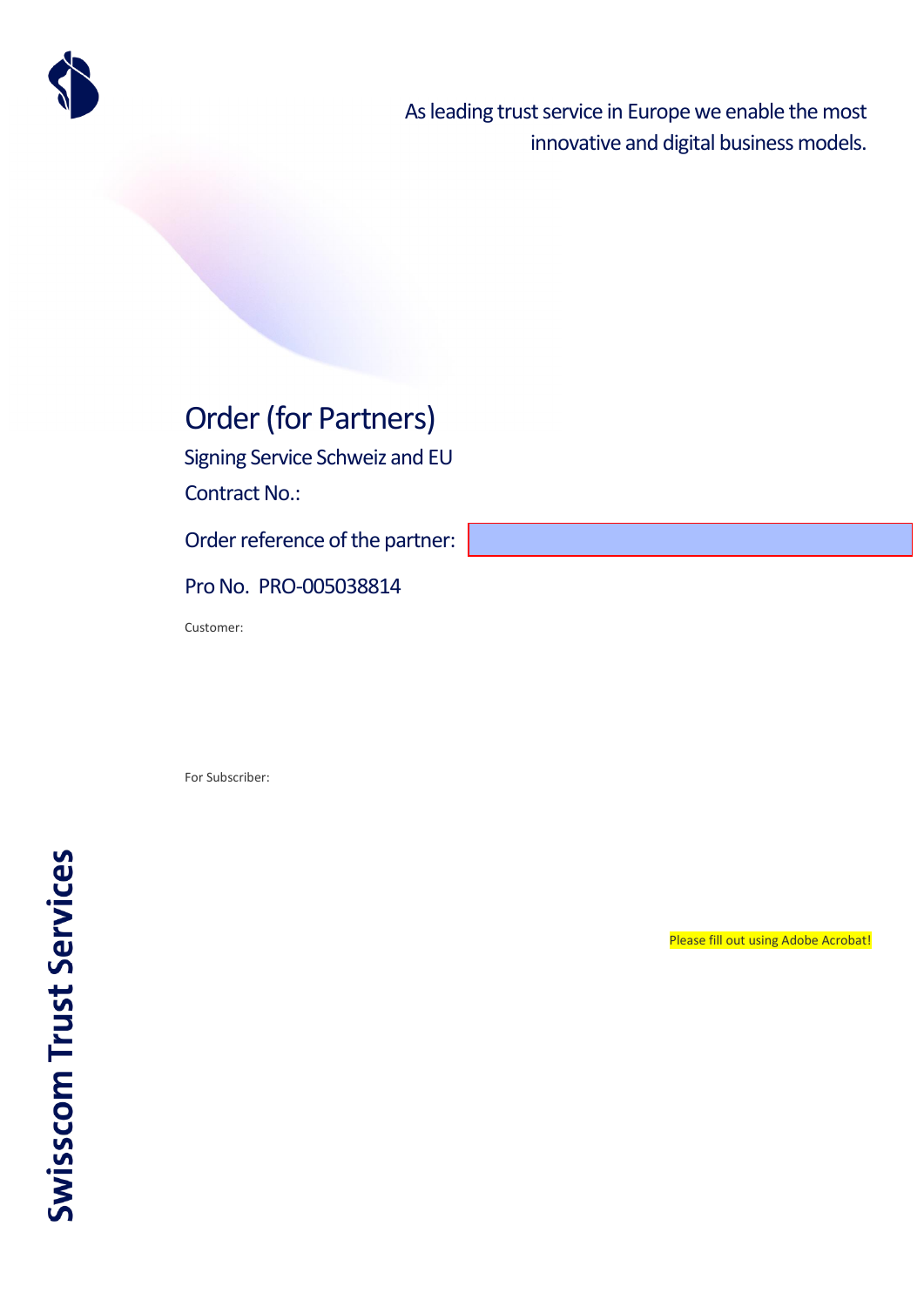

### 1. Purpose of the document

By placing a binding order for a service that may be subject to payment, a contract is concluded between the customer (partner) and Swisscom Trust Services, Hardturmstrasse 3, CH-8005 Zurich (hereinafter referred to as "STS") on the basis of the contract elements. The "General Terms and Conditions for Reselling of Services [of Swisscom Trust Services Ltd."](https://documents.swisscom.com/product/filestore/lib/867bbe8e-dd2d-43ad-9fa0-ef92cdff8d50/gtc_reseller_sts-en.pdf?idxme=pex-search)  and the other integrated parts of the contract apply.

By accepting this order, STS shall provide the services of the Signing Services of Swisscom (Switzerland) Ltd or Swisscom IT Services Finance S.E. Vienna ticked below for the following Subscriber of the STS partner.

Customer's organisation Address Post code/Town UID/VAT. Country

The customer and invoice recipient is:

The service will be provided to the following Subscriber:

| Subscriber's           |                                   |          |            |
|------------------------|-----------------------------------|----------|------------|
| organisation<br>Adress |                                   |          |            |
|                        |                                   |          |            |
| Post code/Town         |                                   |          |            |
| Country                |                                   |          |            |
| like «swisscom.com»):  | Main web page (upper domain name, | https:// | abcxyz.com |

All prices in this order are in CHF (Swiss Francs) excluding VAT.

Services marked with a cross (under "Ordered") are to be provided by STS within the scope of this order.

LEA Is the STS internal designation for the service type of the offered service element.

(NA) means "(Not Applicable)", which are non-selectable services under the conditions previously selected.

### 2. Contract Elements

The following documents form integrated elements of this contract in descending order:

- This completed order
- **[General Terms and Conditions for Reselling of Services of Swisscom Trust Services Ltd. of April 1st, 2021](https://documents.swisscom.com/product/filestore/lib/867bbe8e-dd2d-43ad-9fa0-ef92cdff8d50/gtc_reseller_sts-en.pdf?idxme=pex-search)**
- Any service description shown in the respective table above the assigned order position in the grey shadowed line.
- **[Base document dated 01.04.2021](https://documents.swisscom.com/product/filestore/lib/3f96dfd7-2b32-4500-9cc1-e9a8aa8754c2/basisdoc-en.pdf?idxme=pex-search)**, which describes both the general contract construct between Swisscom Trust Services AG, the trust services Swisscom (Switzerland) AG and Swisscom IT Services Finance S.E. and the customer, as well as the details under the Service Level Agreement of Service Management Processes and IT Security for all services.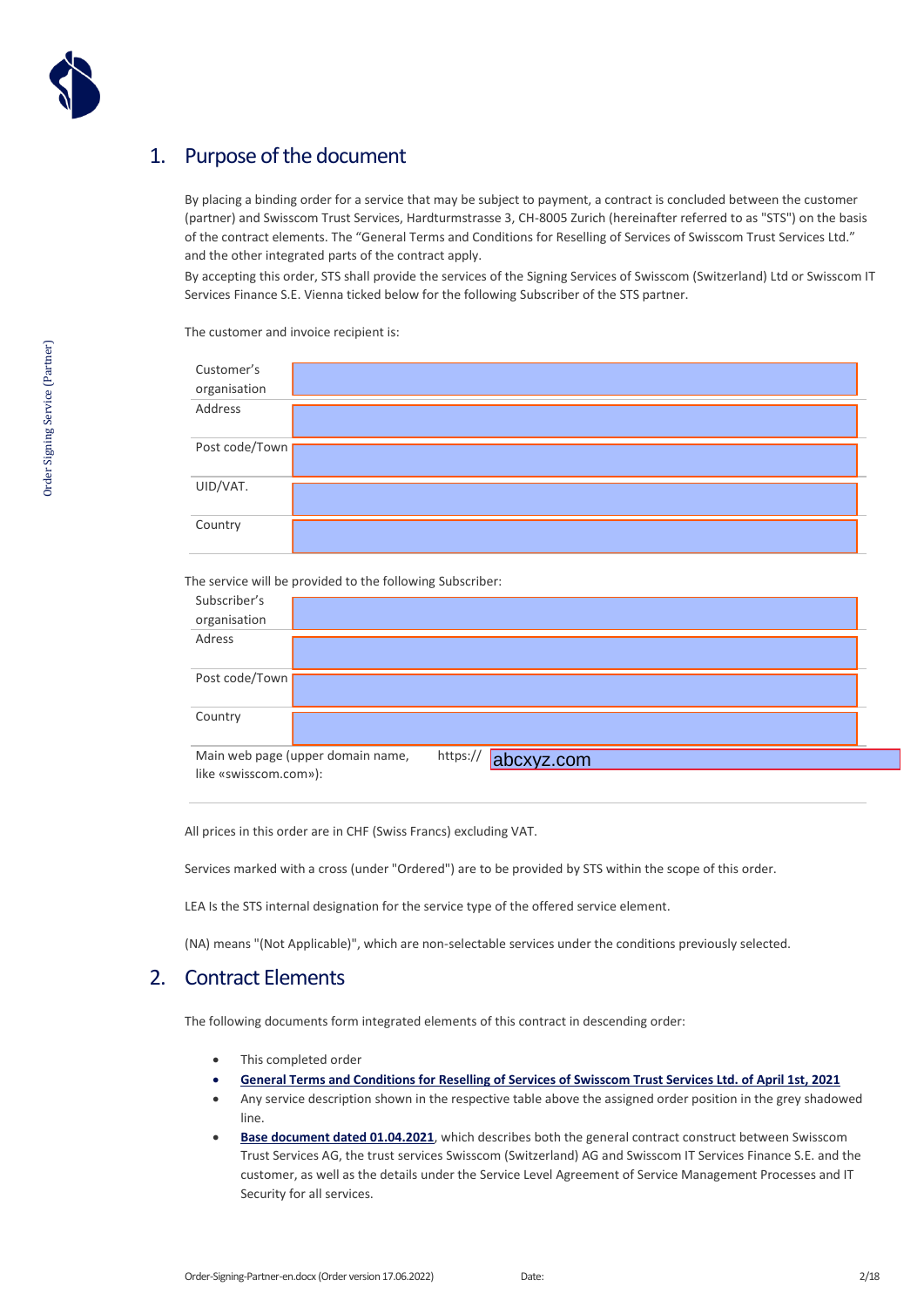

## 3. Setup

| Or-<br>dered | <b>Description</b>                                                                                        | <b>Payment terms according GTC</b> | <b>LEA</b> | Price |
|--------------|-----------------------------------------------------------------------------------------------------------|------------------------------------|------------|-------|
| (NA)         | <b>Connection</b> of the subscriber applica-<br>tion by the partner to the Signing Ser-<br>vice interface | One-off payment                    | N/A        |       |

## 4. Signature Service for Personal Signatures

### **a. Personal signatures**

The annual usage fee includes the testing/audit of the signature application at all yearly audits, if necessary.

| <b>Ordered</b> | <b>Description</b><br><b>Payment terms according GTC</b>                               |                                                                                                  | <b>LEA</b> | Price |
|----------------|----------------------------------------------------------------------------------------|--------------------------------------------------------------------------------------------------|------------|-------|
|                |                                                                                        | Signatures for the jurisdiction Switzerland (according ZertES) based on the service description: |            |       |
|                | Service description "Personal Signatures Switzerland (ZertES)" from Dec. 30th, 2021    |                                                                                                  |            |       |
|                | <b>Advanced Signatures</b>                                                             | Annual usage fee                                                                                 | 101        | 2'400 |
|                | (ZertES)                                                                               | Plus, remuneration per request:                                                                  |            |       |
|                | incl. qualified timestamp                                                              | 1-50'000                                                                                         | 10002      | 0.35  |
|                | (included in fee)                                                                      | 50'001-200'000                                                                                   | 10002      | 0.32  |
|                | Invoicing per transaction                                                              | 200'001-1'000'000                                                                                | 10002      | 0.28  |
|                |                                                                                        | exceeding                                                                                        | 10002      | 0.24  |
|                | <b>Advanced Signatures</b>                                                             | Annual usage fee                                                                                 | 102        | 2'400 |
|                | (ZertES)                                                                               | Plus, monthly usage fee per signatory if                                                         |            | 1.05  |
|                | incl. qualified timestamp                                                              | actively used in the month                                                                       | 10002      |       |
|                | (included in fee)                                                                      | (Signatories are specified by the Distin-                                                        |            |       |
|                | Invoicing per signatory                                                                | guished Name), no authentication by                                                              |            |       |
|                | <b>NOT VALID FOR FASTTRACK!</b>                                                        | password / one time code (SMS)                                                                   |            |       |
|                | (only based on Mobile ID (App))                                                        |                                                                                                  |            |       |
|                | <b>Qualified Signatures</b>                                                            | Annual usage fee                                                                                 | 105        | 2'400 |
|                | (ZertES)                                                                               | Plus, remuneration per request:                                                                  |            |       |
|                | incl. qualified timestamp                                                              | 1-50'000                                                                                         | 10002      | 0.70  |
|                | (included in fee)                                                                      | 50'001-200'000                                                                                   | 10002      | 0.63  |
|                | Invoicing per transaction                                                              | 200'001-1'000'000                                                                                | 10002      | 0.56  |
|                |                                                                                        | exceeding                                                                                        | 10002      | 0.49  |
|                | <b>Qualified Signatures</b>                                                            | Annual usage fee                                                                                 | 106        | 2'400 |
|                | (ZertES)                                                                               | Plus, monthly usage fee per signatory if                                                         |            | 2.10  |
|                | incl. qualified timestamp                                                              | actively used in the month                                                                       | 10002      |       |
|                | (included in fee)                                                                      | (Signatories are specified by the Distin-                                                        |            |       |
|                | Invoicing per signatory                                                                | guished Name), no authentication by                                                              |            |       |
|                | (only based on Mobile ID (App))                                                        | password / one time code (SMS)                                                                   |            |       |
|                | Signatures for the jurisdiction EU (according eIDAS) based on the service description: |                                                                                                  |            |       |
|                | Service description "Personal Signatures EU (eIDAS)" of Dec. 30th, 2021                |                                                                                                  |            |       |
|                |                                                                                        | Annual usage fee                                                                                 | 103        | 2'400 |
|                | <b>Advanced Signatures</b>                                                             | Plus, remuneration per request:                                                                  |            |       |
|                | (eIDAS)                                                                                | 1-50'000                                                                                         | 10002      | 0.52  |
|                | incl. qualified timestamp                                                              | 50'001-200'000                                                                                   | 10002      | 0.48  |
|                | (included in fee)                                                                      | 200'001-1'000'000                                                                                | 10002      | 0.42  |
|                | Invoicing per transaction                                                              | exceeding                                                                                        | 10002      | 0.37  |
|                |                                                                                        | Annual usage fee                                                                                 | 104        | 2'400 |
|                | <b>Advanced Signatures</b>                                                             | Plus, monthly usage fee per signatory if                                                         |            | 1.58  |
|                | (eIDAS)                                                                                | actively used in the month                                                                       | 10002      |       |
|                | incl. qualified timestamp                                                              | (Signatories are specified by the Distin-                                                        |            |       |
|                | (included in fee)                                                                      | guished Name), no authentication by                                                              |            |       |
|                | Invoicing per signatory                                                                | password / one time code (SMS)                                                                   |            |       |
|                | (only based on Mobile ID (App))                                                        |                                                                                                  |            |       |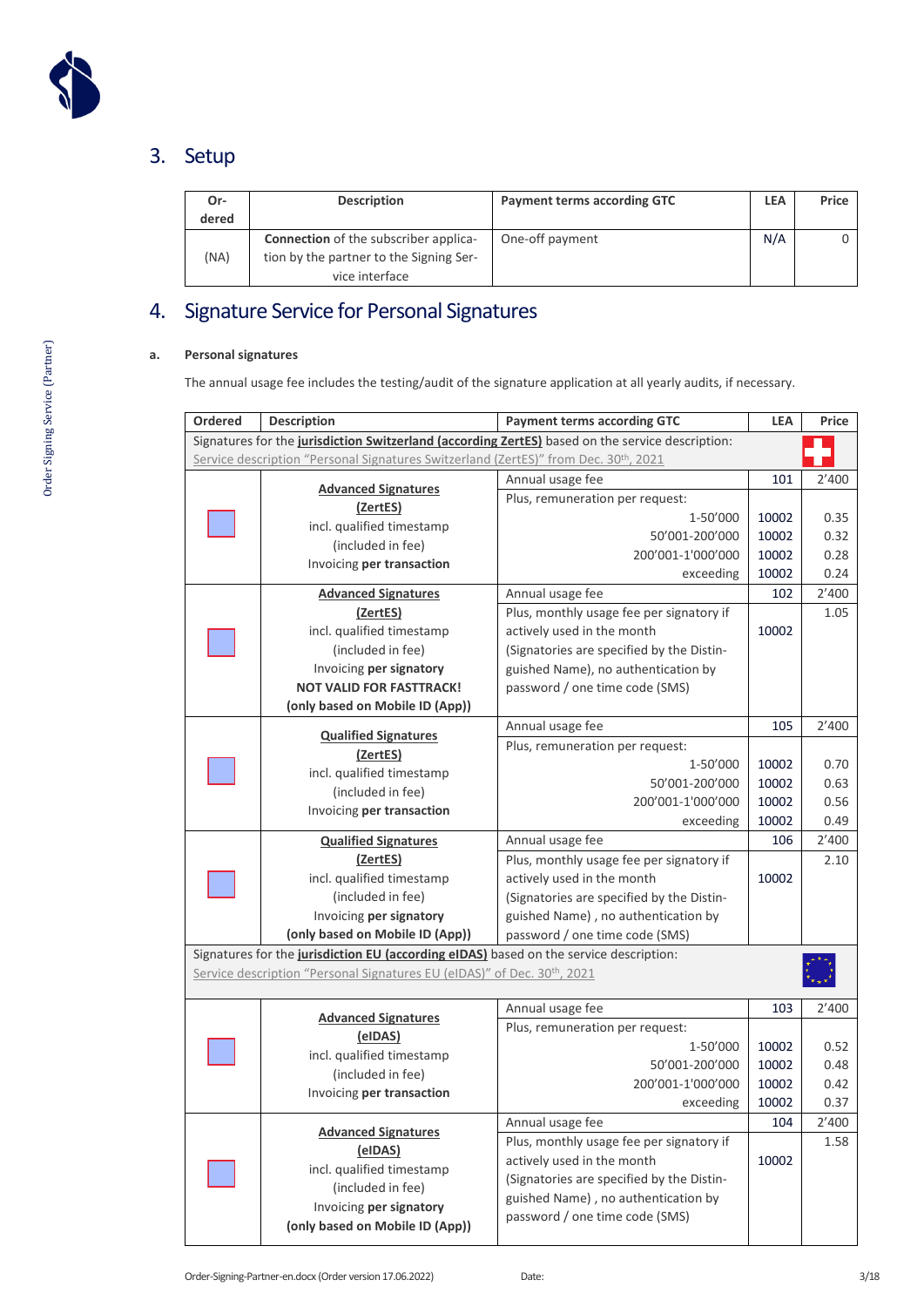|                             | <b>Qualified Signatures</b>                                                 | Annual usage fee                          | 107   | 2'400 |
|-----------------------------|-----------------------------------------------------------------------------|-------------------------------------------|-------|-------|
|                             | (eIDAS)                                                                     | Plus, remuneration per request:           |       |       |
|                             |                                                                             | 1-50'000                                  | 10002 | 1.05  |
|                             | incl. qualified timestamp<br>(included in fee)<br>Invoicing per transaction | 50'001-200'000                            | 10002 | 0.95  |
|                             |                                                                             | 200'001-1'000'000                         | 10002 | 0.84  |
|                             |                                                                             | exceeding                                 | 10002 | 0.74  |
| <b>Qualified Signatures</b> |                                                                             | Annual usage fee                          | 108   | 2'400 |
|                             | (eIDAS)                                                                     | Plus, monthly usage fee per signatory if  |       | 3.15  |
|                             | incl. qualified timestamp                                                   | actively used in the month                | 10002 |       |
|                             | (included in fee)                                                           | (Signatories are specified by the Distin- |       |       |
|                             | Invoicing per signatory                                                     | guished Name), no authentication by       |       |       |
|                             | (only based on Mobile ID (App))                                             | password / one time code (SMS)            |       |       |

#### **b. Content of the signature certificate (only technical specification – no additional fee)**

In the following, the Subscriber can determine whether the first name/last name and the country are visible in the signature or whether a pseudonym should be selected. The choice of the pseudonym often leads to a warning message in validators for the signature.

In the case of an advanced Swiss signature, the "FastTrack" procedure can be used for identification, which requires a Swiss mobile number as "verified" according to the Swiss Telecommunications Ordinance. In this case, the signature includes the mobile number. If no advanced signature according to ZertES is selected, the last option is not displayed.

| Ordered | <b>Description</b>       | Composition of the Distinguished Name in the Signature Certificate                 |
|---------|--------------------------|------------------------------------------------------------------------------------|
|         | First name/              | cn= <first last="" name="" name,="" of="" signatory="" the=""></first>             |
| (NA)    | last name/national-      | givenname= <first according="" id="" name(s)="" passport=""></first>               |
|         | ity or country           | surname= $<$ Last name(s) according ID/passport >                                  |
|         | (STANDARD) for           | $c$ = < Country of residence or birth of the signatory >                           |
|         | QES/AES CH/EU            | serialnumber= < evidenceID of the SRS after verify call or other agreed unique     |
|         |                          | serial in case of non-standard identification methods >                            |
|         | <b>Pseudonym</b> (Atten- | $cn =$ <first last="" name="" name,="" of="" signatory="" the=""> OR</first>       |
|         | tion: is accepted by     | PSEUDONYM:< other information related to the signatory>                            |
|         | validators only un-      | <b>pseudonym</b> = < mobile number in international format or evidence ID (see be- |
| (NA)    | der reserve) for         | low                                                                                |
|         | QES/AES CH/EU            | $c =$ < Country of residence or birth of the signatory >                           |
|         |                          | serialnumber= < evidenceID of the SRS after verify call or other agreed unique     |
|         |                          | serial in case of non-standard identification methods >                            |

### 5. Timestamp service

Only in case documents should be timestamped without any signature/seal:

| Ordered                                                                                            | <b>Description</b>                                                                                                | <b>Payment terms according GTC</b> | <b>LEA</b> | Price |
|----------------------------------------------------------------------------------------------------|-------------------------------------------------------------------------------------------------------------------|------------------------------------|------------|-------|
|                                                                                                    | Timestamps for jurisdiction Switzerland (according ZertES) and EU (according eIDAS) based on the service descrip- |                                    |            |       |
| tion:                                                                                              |                                                                                                                   |                                    |            |       |
| "Signing Service for qualified electronic time stamp according to ESigA (ZertES) and eIDAS regula- |                                                                                                                   |                                    |            |       |
| tion" of April $1st$ , 2021                                                                        |                                                                                                                   |                                    |            |       |
|                                                                                                    | <b>Qualified timestamp</b>                                                                                        | Annual usage fee                   | 3          | 2'400 |
|                                                                                                    | (admitted for EU and Switzerland)<br>without any seal or signature<br>Max. Performance: 1 Timestamp/Sec-<br>ond   | Plus, remuneration per request:    |            |       |
|                                                                                                    |                                                                                                                   | 1-50'000                           | 129        | 0.04  |
|                                                                                                    |                                                                                                                   | 50'001-500'000                     | 129        | 0.03  |
|                                                                                                    |                                                                                                                   | 500'001-12'000'000                 | 129        | 0.02  |
|                                                                                                    |                                                                                                                   | exceeding                          | 129        | 0.01  |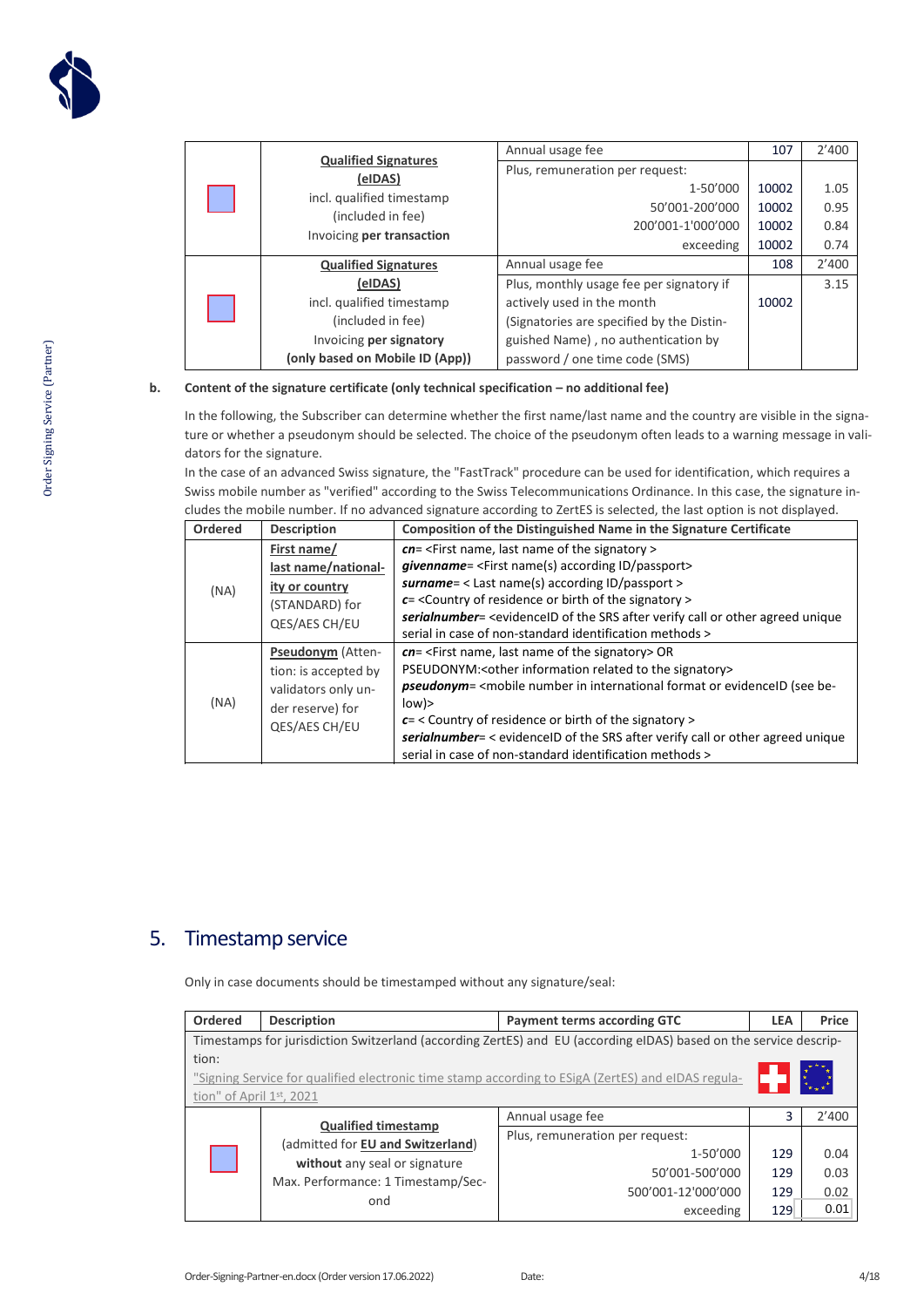

## 6. Seals (Organization Signatures)

The annual usage fee includes the testing/audit of the signature application at all yearly audits, if necessary. In case of qualified and regulated seals Swisscom must authorize a new solution for the storage of the private keys and authentication by the organization. In case of a new solution the Reseller has to file in a implementation concept of its solution (see section 10 "Onboarding Services", LO2). It requires also a signed contract for the usage of this new solution.

| <b>Ordered</b> | <b>Description</b>                                                                         | <b>Payment terms according GTC</b>  |      | Price |
|----------------|--------------------------------------------------------------------------------------------|-------------------------------------|------|-------|
|                | Seal for the jurisdiction Switzerland (according ZertES) based on the service description: |                                     |      |       |
|                | Service description "Seals CH (ZertES)" of April 1st, 2022                                 |                                     |      |       |
|                |                                                                                            | Annual usage fee                    | 2003 | 2'400 |
|                | <b>Advanced Seals</b>                                                                      | Plus, remuneration per request:     |      |       |
|                | (ZertES)                                                                                   | 1-50'000                            | 405  | 0.08  |
|                | incl. qualified timestamp                                                                  | 50'001-500'000                      | 405  | 0.06  |
|                | Max. Performance: 1 Seal/Sec.                                                              | 500'001-2'000'000                   | 405  | 0.04  |
|                |                                                                                            | exceeding                           | 405  | 0.02  |
|                | <b>Regulated Seals</b>                                                                     | Annual usage fee                    | 2005 | 2'400 |
|                | (ZertES)                                                                                   | Plus, remuneration per request:     |      |       |
|                | incl. qualified timestamp                                                                  | 1-50'000                            | 405  | 0.08  |
|                | Max. Performance: 1 Seal/Sec.                                                              | 50'001-500'000                      | 405  | 0.06  |
|                | Base: approved technical solution for                                                      | 500'001-2'000'000                   | 405  | 0.04  |
|                | storing private keys to provide the                                                        | exceeding                           | 405  | 0.02  |
|                | seals                                                                                      |                                     |      |       |
|                | <b>Issuance as Authority Seal</b>                                                          | Additional Annual usage fee         |      | 2'500 |
|                | ("Behördensiegel"/ZertES)                                                                  | (only in combination with Regulated |      |       |
|                | according "TAV/ZertES"                                                                     | Seals)                              |      |       |
|                | Seal for the jurisdiction EU (according eIDAS) based on the service description:           |                                     |      |       |
|                | Service description "Seals EU (eIDAS)" of July 14th, 2021                                  |                                     |      |       |
|                |                                                                                            | Annual usage fee                    | 2004 | 2'400 |
|                | <b>Advanced Seals</b>                                                                      | Plus, remuneration per request:     |      |       |
|                | (eIDAS)                                                                                    | 1-50'000                            | 405  | 0.08  |
|                | incl. qualified timestamp                                                                  | 50'001-500'000                      | 405  | 0.06  |
|                | Max. Performance: 1 Seal/Sec.                                                              | 500'001-2'000'000                   | 405  | 0.04  |
|                |                                                                                            | exceeding                           | 405  | 0.02  |
|                | <b>Qualified Seals</b>                                                                     | Annual usage fee                    | 2006 | 2'400 |
|                | (eIDAS)                                                                                    | Plus, remuneration per request:     |      |       |
|                | incl. qualified timestamp                                                                  | 1-50'000                            | 405  | 0.08  |
|                | Max. Performance: 1 Seal/Sec.                                                              | 50'001-500'000                      | 405  | 0.06  |
|                | Base: approved technical solution for                                                      | 500'001-2'000'000                   | 405  | 0.04  |
|                | storing private keys to provide the                                                        | exceeding                           | 405  | 0.02  |
|                | seals                                                                                      |                                     |      |       |
|                | <b>Advanced Seals</b>                                                                      | Annual usage fee                    | 2004 | 2'400 |
|                | (elDAS)                                                                                    | Plus, remuneration per request:     |      |       |
|                | <u>WITHOUT timestamp</u>                                                                   | 1-50'000                            | 405  | 0.04  |
|                | Max. Performance: 1 Seal/Sec.                                                              | 50'001-500'000                      | 405  | 0.03  |
|                |                                                                                            | 500'001-2'000'000                   | 405  | 0.02  |
|                |                                                                                            | exceeding                           | 405  | 0.01  |
|                | <b>Qualified Seals</b>                                                                     | Annual usage fee                    | 2006 | 2'400 |
|                | (eIDAS)                                                                                    | Plus, remuneration per request:     |      |       |
|                | <b>WITHOUT timestamp</b>                                                                   | 1-50'000                            | 405  | 0.04  |
|                | Max. Performance: 1 Seal/Sec.                                                              | 50'001-500'000                      | 405  | 0.03  |
|                | Base: approved technical solution for                                                      | 500'001-2'000'000                   | 405  | 0.02  |
|                | storing private keys to provide the                                                        | exceeding                           | 405  | 0.01  |
|                | seals                                                                                      |                                     |      |       |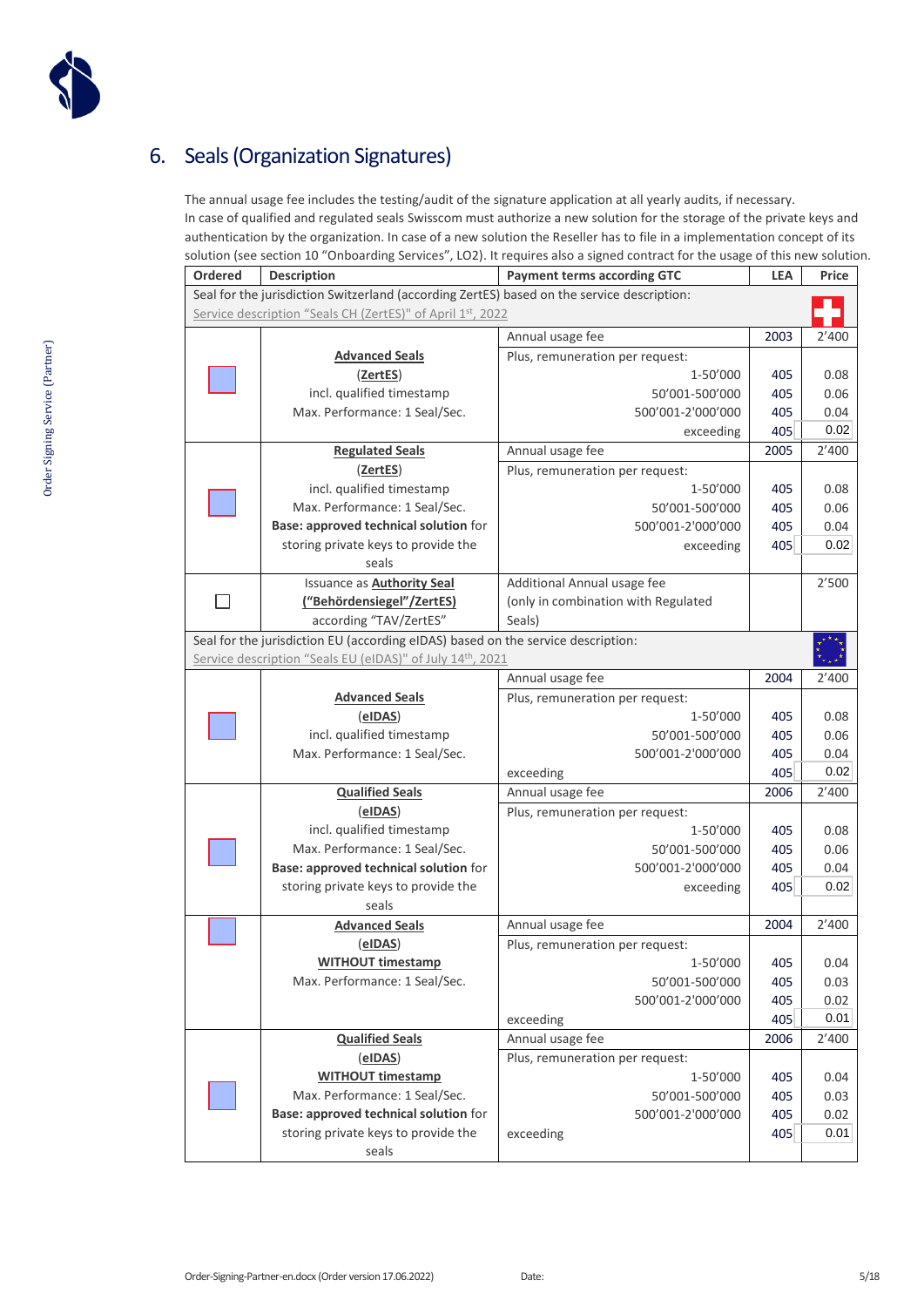

#### **a. Performance Increase for Timestamp and Seal**

Increase of guaranteed performance per second for seals and timestamps.

| <b>Ordered</b> | <b>Description</b>                | <b>Payment terms according GTC</b>     | <b>LEA</b> | Price |
|----------------|-----------------------------------|----------------------------------------|------------|-------|
| (NA)           | Increase of maximum Performance:  | Annual usage fee                       | 86         | 0     |
|                | by 1 seal or timestamp per second | (15'000 CHF per number of additional   |            |       |
|                |                                   | performance increases, i.e. additional |            |       |
|                |                                   | seals/timestamps per second            |            |       |

## 7. Order of RA App

#### **a. RA-App**

| Ordered                                                 | <b>Description</b>                                                     | Price                                                                                                        |  |  |  |
|---------------------------------------------------------|------------------------------------------------------------------------|--------------------------------------------------------------------------------------------------------------|--|--|--|
|                                                         |                                                                        | Registration for signatures in jurisdiction Switzerland (according ZertES) based on the service description: |  |  |  |
|                                                         | Service description "RA-App Service" from April 1 <sup>st</sup> , 2021 |                                                                                                              |  |  |  |
|                                                         | Subscriber's RA agency: Use of                                         | Free of charge                                                                                               |  |  |  |
|                                                         | RA-App for identification                                              |                                                                                                              |  |  |  |
| (x)                                                     | Free of charge<br>Identification in Swisscom Shop                      |                                                                                                              |  |  |  |
|                                                         |                                                                        | Registration for signatures in jurisdiction EU (according eIDAS) based on the service description:           |  |  |  |
| Service description "RA-App Service" of April 1st, 2021 |                                                                        |                                                                                                              |  |  |  |
|                                                         | Subscriber's RA agency: Use of                                         | Free of charge                                                                                               |  |  |  |
|                                                         | <b>RA-App</b> for identification                                       |                                                                                                              |  |  |  |
|                                                         |                                                                        |                                                                                                              |  |  |  |

The use of the RA-App is only permitted in EU and EEA countries and in Switzerland!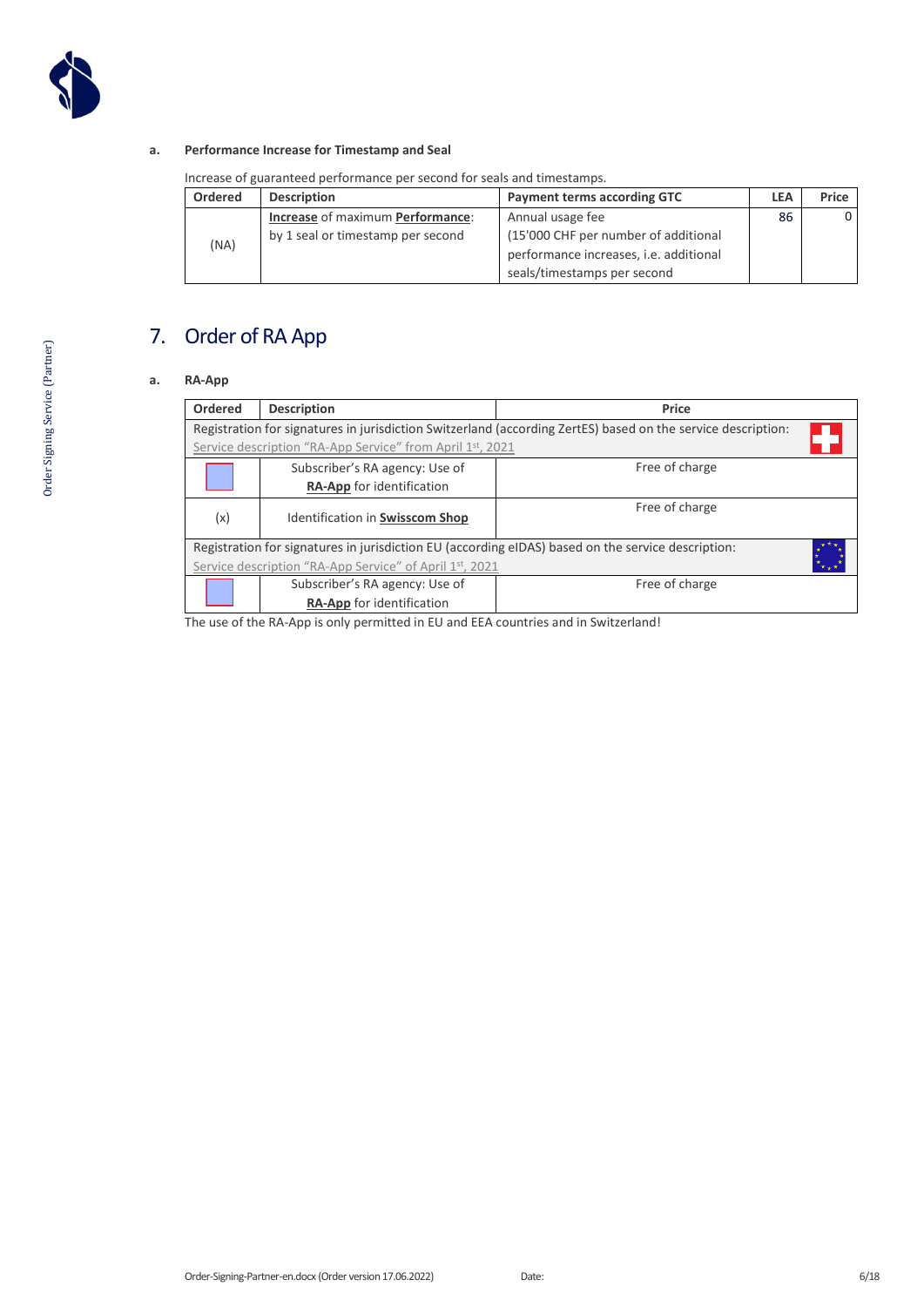

## 8. Smart Registration Service

#### **a. Online identifications**

Only procedures selectable under 8 b) are currently provided as part of the service, other indicated procedures may be ordered in the future and are for indication only.

Registration of signatories in the jurisdiction EU (according eIDAS) by the Smart Registration Service based on the service description:

["Smart Registration Service \(SRS\)" of](https://documents.swisscom.com/product/filestore/lib/c280abdd-230b-4a0f-93a4-0e02fac080cc/lb_srs-en.pdf?idxme=pex-search) May 5th , 2022

| ---------                                                    |          |                               |                                       |                                    |  |
|--------------------------------------------------------------|----------|-------------------------------|---------------------------------------|------------------------------------|--|
| Ordered:<br><b>Payment terms according GTC:</b>              |          |                               |                                       |                                    |  |
| Use of SRS based on volumes per<br>contract year as follows: | LEA      | up to 15'000<br>registrations | 15'001 up to 200'000<br>registrations | exceeding 200'000<br>registrations |  |
| Annual usage fee                                             | 49/50/51 | 6'000                         | 15'000                                | 30'000                             |  |
| Plus, remuneration per request:                              |          |                               |                                       |                                    |  |
| SRS Video EU                                                 | 821000   | 8.50                          | 8.00                                  | 7.50                               |  |
| SRS Bank DE                                                  | 821003   | 8.50                          | 6.60                                  | 6.00                               |  |
| SRS eID DE                                                   | 821004   | 3.90                          | 3.40                                  | 2.80                               |  |
| SRS Selfie Ident EU                                          | 821005   | 3.80                          | 3.30                                  | 2.70                               |  |
| SRS Video CH                                                 | 821006   | 22.10                         | 19.50                                 | 17.70                              |  |
| <b>SRS Autoldent CH</b>                                      | 821007   | 13.30                         | 10.60                                 | 8.80                               |  |
|                                                              |          |                               |                                       |                                    |  |

**No** integration of the Smart Registration Service selected

| ALTERNATIVLY: Usage of the Smart Registration Service via Swisscom Portal, following one-off payments |  |  |  |
|-------------------------------------------------------------------------------------------------------|--|--|--|
|                                                                                                       |  |  |  |

|                                 |     |                                                  |       | .             |        |              |
|---------------------------------|-----|--------------------------------------------------|-------|---------------|--------|--------------|
|                                 | LEA | Voucher code for testing and<br>Package with 200 |       |               |        |              |
| Voucher for following identifi- |     | piloting                                         |       | voucher codes |        |              |
| cation methods:                 |     | <b>Number</b>                                    | Preis | <b>Number</b> | Price  | <b>TOTAL</b> |
|                                 |     |                                                  |       |               |        |              |
| SRS Video EU                    |     |                                                  | 20.00 |               | 400.00 |              |
|                                 |     |                                                  |       |               |        |              |
| SRS Bank DE                     |     |                                                  | 20.00 |               | 400.00 |              |
|                                 |     |                                                  |       |               |        | $\mathbf 0$  |
| SRS eID DE                      |     |                                                  | 10.00 |               | 200.00 |              |
|                                 |     |                                                  |       |               |        |              |
| SRS Selfie-Ident EU             |     |                                                  | 10.00 | $\Omega$      | 200.00 |              |
|                                 |     |                                                  |       |               |        |              |
| SRS Video CH                    |     |                                                  | 40.00 |               | 800.00 |              |
|                                 |     |                                                  |       |               |        |              |
| <b>SRS Autoldent CH</b>         |     |                                                  | 30.00 |               | 600.00 |              |
|                                 |     |                                                  |       |               |        |              |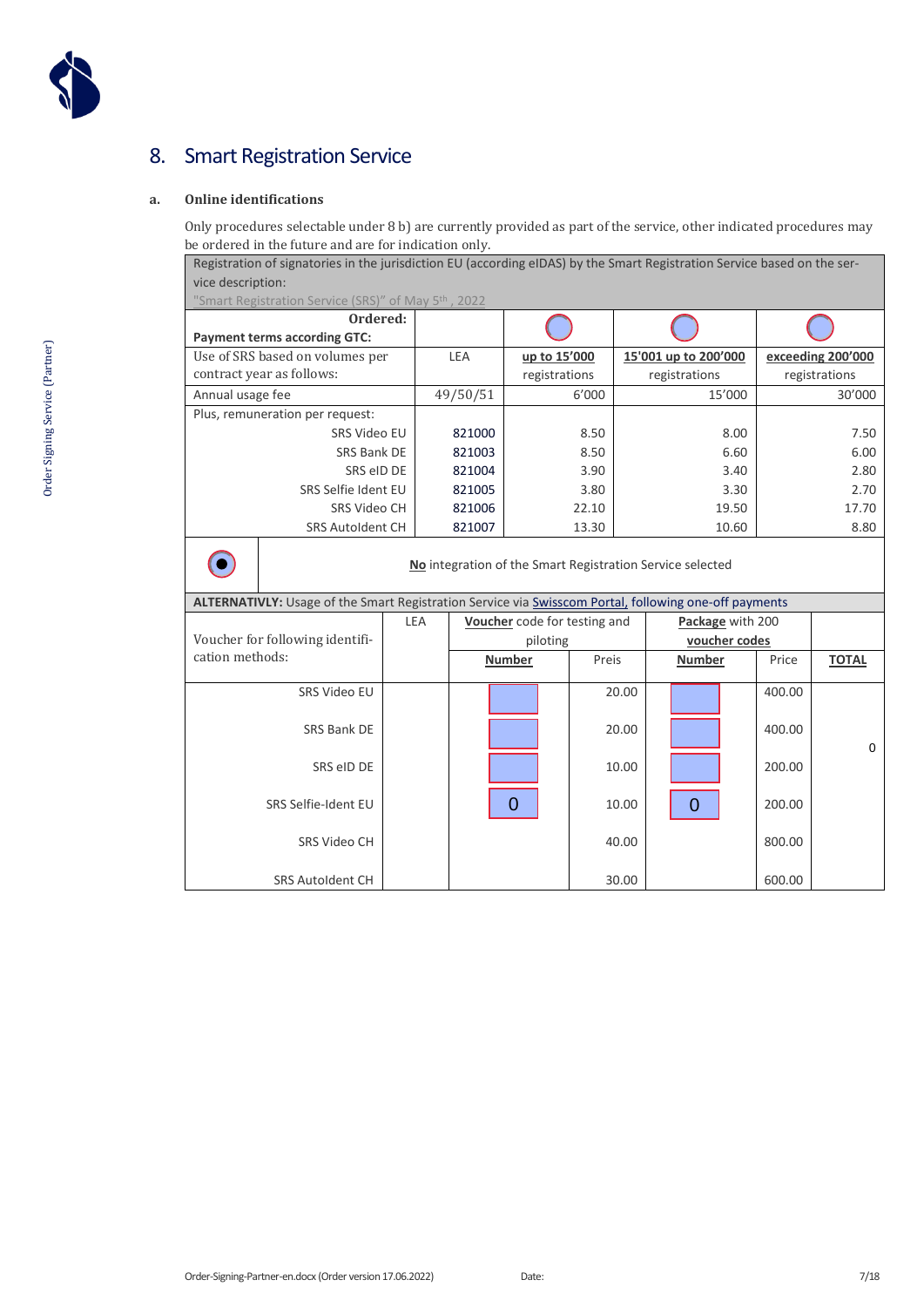

#### **b. Selection of STS identification methods provided by third parties**

Only selectable procedures are made available as part of the service.

The following identification methods are activated within the framework of the order under 8.a:

| Ordered | <b>Method</b>        | <b>Description</b>                                        | '∗÷*       |            |                |            |
|---------|----------------------|-----------------------------------------------------------|------------|------------|----------------|------------|
|         |                      |                                                           | <b>QES</b> | <b>AES</b> | <b>QES</b>     | <b>AES</b> |
| (NA)    | SRS Video EU         | Video identification in EU by:                            | Yes        | Yes        | No             | Yes        |
|         |                      | Identity Trust Management AG, D-40321 Düsseldorf          |            |            |                |            |
| (NA)    | SRS Bank DE          | Identification via online banking login, by:              | Yes        | Yes        | N <sub>o</sub> | Yes        |
|         |                      | Klarna GmbH, Theresienhöhe 12, D-80339 München            |            |            |                |            |
| (NA)    | SRS eID DE           | Identification via NFC functionality ID card Germany, by: | Yes        | Yes        | N <sub>o</sub> | Yes        |
|         |                      | Identity Trust Management AG, D-40321 Düsseldorf          |            |            |                |            |
| (NA)    | <b>SRS Selfie</b>    | AI based auto-identification, by:                         | <b>Yes</b> | Yes        | N <sub>o</sub> | <b>Yes</b> |
|         | Ident EU             | NECT GmbH, D-20457 Hamburg                                |            |            |                |            |
|         | SRS Video CH         | Video identification by::                                 | No         | Yes        | Yes            | Yes        |
| (NA)    |                      | INTRUM AG, CH-8603 Schwerzenbach                          |            |            |                |            |
|         | <b>SRS Autoldent</b> | Al based auto identification by:                          | No         | Yes        | Yes            | Yes        |
| (NA)    | СH                   | INTRUM AG, CH-8603 Schwerzenbach                          |            |            |                |            |

#### **c. Configuration for video identification in Switzerland in cooperation with Intrum AG**

Video identification in scope of ZertES is only possible for advanced signatures according to ZertES, or for qualified signatures according to ZertES, if these are used by financial intermediaries:

| Ordered                                                                                                                                                                            | <b>Description</b>                                                                                                                     | <b>Hint</b>                                                                                                                                                     | <b>LEA</b> | Price |
|------------------------------------------------------------------------------------------------------------------------------------------------------------------------------------|----------------------------------------------------------------------------------------------------------------------------------------|-----------------------------------------------------------------------------------------------------------------------------------------------------------------|------------|-------|
| Video online registration for signatures in the jurisdiction Switzerland according service description:<br>Service description "Personal Signatures EU (eIDAS)" of Dec. 30th, 2021 |                                                                                                                                        |                                                                                                                                                                 |            |       |
| $\mathbf{I}$                                                                                                                                                                       | Video identification by Intrum AG for<br>QES for financial intermediaries in<br>Switzerland (ZertES) or AES in Swit-<br>zerland/Europe | Annual usage fee<br>Needs separate contract with Intrum AG<br>for video identification for the legal area<br>Switzerland. (No input necessary in<br>section 10) | 4          | 5'000 |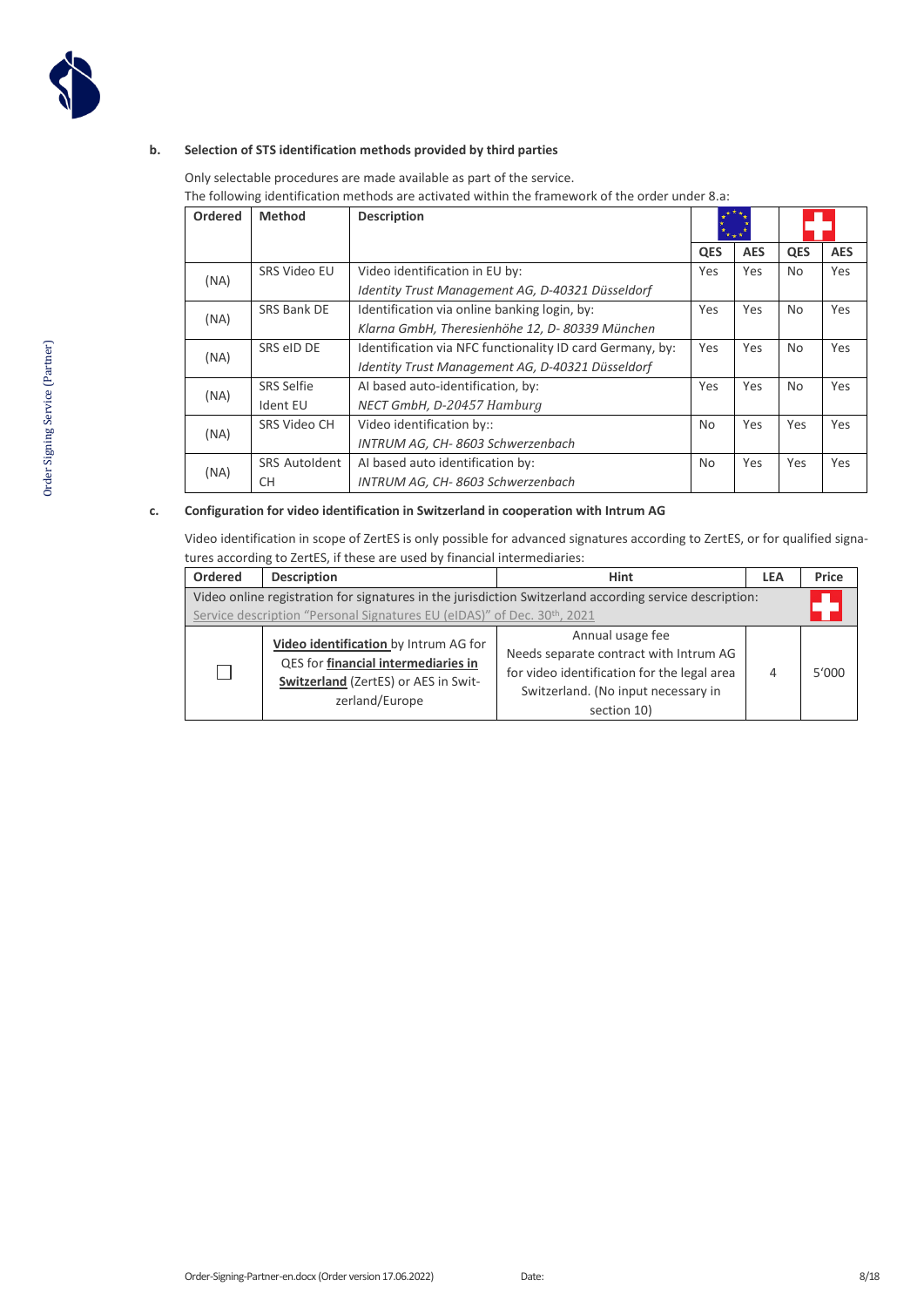

## 9. Subscriber's own identification and/or authentication method

| Ordered                                                                                                                         |                                                                                                   |                                                                           | <b>LEA</b> | Price |
|---------------------------------------------------------------------------------------------------------------------------------|---------------------------------------------------------------------------------------------------|---------------------------------------------------------------------------|------------|-------|
|                                                                                                                                 | Description                                                                                       | <b>Payment terms according GTC</b>                                        |            |       |
| Use of the Smart Registration Service for evidence archiving and own identification method based on the service<br>description: |                                                                                                   |                                                                           |            |       |
|                                                                                                                                 | "Smart Registration Service (SRS)" of May 5 <sup>th</sup> , 2022                                  |                                                                           |            |       |
| and                                                                                                                             |                                                                                                   |                                                                           |            |       |
|                                                                                                                                 | Service description "Personal Signatures Switzerland (ZertES)" from Dec. 30 <sup>th</sup> , 2021, |                                                                           |            |       |
|                                                                                                                                 |                                                                                                   |                                                                           |            |       |
|                                                                                                                                 | Service description "Personal Signatures EU (eIDAS)" of Dec. 30 <sup>th</sup> , 2021              |                                                                           |            |       |
|                                                                                                                                 | Use of Signing Service Onboarding consultancy based on the service description:                   |                                                                           |            |       |
|                                                                                                                                 | "Signing Onboarding" service description dated April 1st, 2021                                    |                                                                           |            |       |
| Prerequisite:                                                                                                                   |                                                                                                   |                                                                           |            |       |
| $\bullet$                                                                                                                       | Creation and approved implementation concept (section 6)                                          |                                                                           |            |       |
|                                                                                                                                 | Compliance with the conditions in the implementation concept approval                             |                                                                           |            |       |
|                                                                                                                                 | Audit if necessary (section 6)                                                                    |                                                                           |            |       |
|                                                                                                                                 |                                                                                                   |                                                                           |            |       |
| Number:                                                                                                                         | Specific identification method(s) with                                                            | One-off payment review implementa-                                        | 60         | 0     |
| 0                                                                                                                               | use of evidence archival:                                                                         | tion concept (LO2)                                                        |            |       |
|                                                                                                                                 | Implementation concept template:<br>Template in case of a specific identifi-                      | Annual usage fee, includes prolongation<br>of ensuring conformity (audit) | 4          | 0     |
|                                                                                                                                 | cation combined with standard au-                                                                 |                                                                           |            |       |
|                                                                                                                                 | thentication method and evidence ar-                                                              | Additional annual usage fee for the                                       |            |       |
|                                                                                                                                 | chival by Swisscom Number of yearly                                                               | number of evidences to be imported:                                       | 49         | 0     |
|                                                                                                                                 | evidences to be imported (for ar-                                                                 |                                                                           |            |       |
|                                                                                                                                 | chival):                                                                                          |                                                                           |            |       |
|                                                                                                                                 | up to 15'000                                                                                      |                                                                           |            |       |
|                                                                                                                                 | (NA)                                                                                              |                                                                           |            |       |
|                                                                                                                                 | 15'001-200'000                                                                                    |                                                                           |            |       |
|                                                                                                                                 | (NA)                                                                                              |                                                                           |            |       |
|                                                                                                                                 | exceeding 200'000                                                                                 |                                                                           |            |       |
|                                                                                                                                 | (NA)                                                                                              |                                                                           |            |       |
|                                                                                                                                 | Subscriber's identification method(s) with subscriber specific archival of evidences              |                                                                           |            |       |
| Number:                                                                                                                         | <b>Specific identification method(s)</b>                                                          | One-off payment review implementa-                                        | 60         | 0     |
| 0                                                                                                                               | Implementation concept template                                                                   | tion concept (LO2)                                                        |            |       |
|                                                                                                                                 | (LO2):                                                                                            | Annual usage fee, includes prolongation                                   |            |       |
|                                                                                                                                 | Template in case of a specific identifi-                                                          | of ensuring conformity (audit) based on                                   | 4          | 0     |
|                                                                                                                                 | cation and/or authentication method                                                               | a surveillance audit of the auditor which                                 |            |       |
|                                                                                                                                 | without evidence archival by Swisscom                                                             | implies additional cost (see surveillance                                 |            |       |
|                                                                                                                                 |                                                                                                   | audit cost offer of the auditor) *)                                       |            |       |
| Subscriber's authentication method(s) instead of Swisscom's standard authentication method(s)                                   |                                                                                                   |                                                                           |            |       |
| Number:                                                                                                                         | Specific authentication method(s):                                                                | One-off payment review implementa-                                        | 60         | 0     |
| 0                                                                                                                               | Implementation concept template                                                                   | tion concept (LO2)                                                        |            |       |
|                                                                                                                                 | (LO2):                                                                                            | Annual usage fee, includes prolongation                                   |            |       |
|                                                                                                                                 | Template in case of a specific identifi-                                                          | of ensuring conformity (audit) based on                                   | 5.         | 0     |
|                                                                                                                                 | cation and/or authentication method                                                               | a surveillance audit of the auditor which                                 |            |       |
|                                                                                                                                 | without evidence archival by Swisscom                                                             | implies additional cost (see surveillance                                 |            |       |
|                                                                                                                                 |                                                                                                   | audit cost offer of the auditor) *)                                       |            |       |

\*) Usage fees are only invoiced if the implementation concept was accepted and audited and the method is in productive use.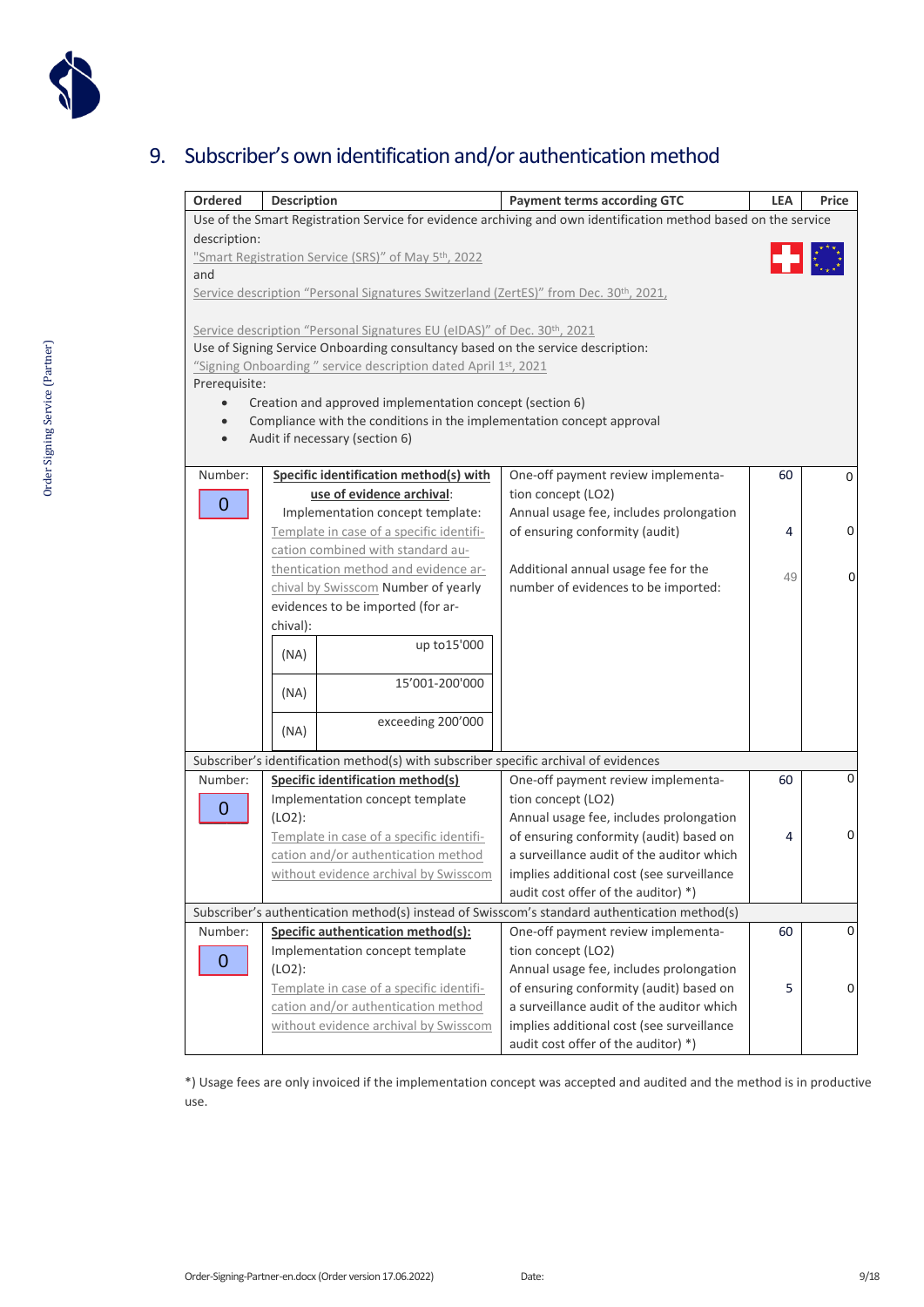

## 10. Onboarding services

| Ordered                                                                         | <b>Description</b>                                                                                                                                                                 | <b>Payment terms according GTC</b>                                                         | <b>LEA</b> | Price  |
|---------------------------------------------------------------------------------|------------------------------------------------------------------------------------------------------------------------------------------------------------------------------------|--------------------------------------------------------------------------------------------|------------|--------|
| Use of Signing Service Onboarding consultancy based on the service description: |                                                                                                                                                                                    |                                                                                            |            |        |
|                                                                                 | "Signing Onboarding" service description dated April 1st, 2021                                                                                                                     |                                                                                            |            |        |
|                                                                                 | LO1: Onboarding Support<br><b>Workshop</b><br>(Standard or subscriber specific<br>registration methods)                                                                            | One-off payment                                                                            | 59         | 4'900  |
|                                                                                 | LO2: Use of a subscriber specific identi-<br>fication or authentication method: Im-<br>plementation concept, for maximum<br>one identification- and one authentica-<br>tion method | One-off payment                                                                            | 60         | 20'000 |
|                                                                                 | Subscriber specific identification method(s), authentication method(s) and archival                                                                                                |                                                                                            |            |        |
|                                                                                 | LO3: Audit support including ordering<br>and provision of the audit by an ac-<br>credited auditor:                                                                                 | One-off payment: Offering by the audi-<br>tor:<br>(Offered price must be filled in by STS) | 62         |        |
| (NA)                                                                            | Own authentication method<br>and proof of a 2 factor based declara-<br>tion of will method (SCAL2 according<br>CEN 419 241)                                                        |                                                                                            |            |        |
| (NA)                                                                            | LO3: Audit support including ordering<br>and provision of the audit by an ac-<br>credited auditor:<br>Own identification method                                                    | One-off payment: Offering by the audi-<br>tor<br>(Offered price must be filled in by STS)  | 61         |        |
| (NA)                                                                            | LO3: Own archival of evidence data, in<br>case no Smart Registration Service is in<br>use                                                                                          | One-off payment: Offering by the audi-<br>tor<br>(Offered price must be filled in by STS)  | 63         |        |
| (NA)                                                                            | LO3: Surcharge STS for commissioning<br>the auditor, accompanying the submis-<br>sion of the audit report to the authori-<br>ties                                                  | One-off payment: Surcharge STS on<br>quote of auditor (12%)                                | 64         |        |
| (NA)                                                                            | LO4: Support of Subscriber for the<br>preparation of the audit                                                                                                                     | One-off payment<br>(Offered price must be filled in by STS)                                | 65         |        |
|                                                                                 | LO5: Use of the registration<br>method/signature for identification<br>to combat money laundering                                                                                  | One-off payment                                                                            | 66         | 10'000 |
|                                                                                 | LO6: Technical training: API integra-<br>tion, 1/2 day remote                                                                                                                      | One-off payment                                                                            | 67         | 2'800  |
| (NA)                                                                            | LO7: Test- and demonstration system<br>(Mockup)                                                                                                                                    | One-off payment<br>(Offered price must be filled in by STS)                                | 68         |        |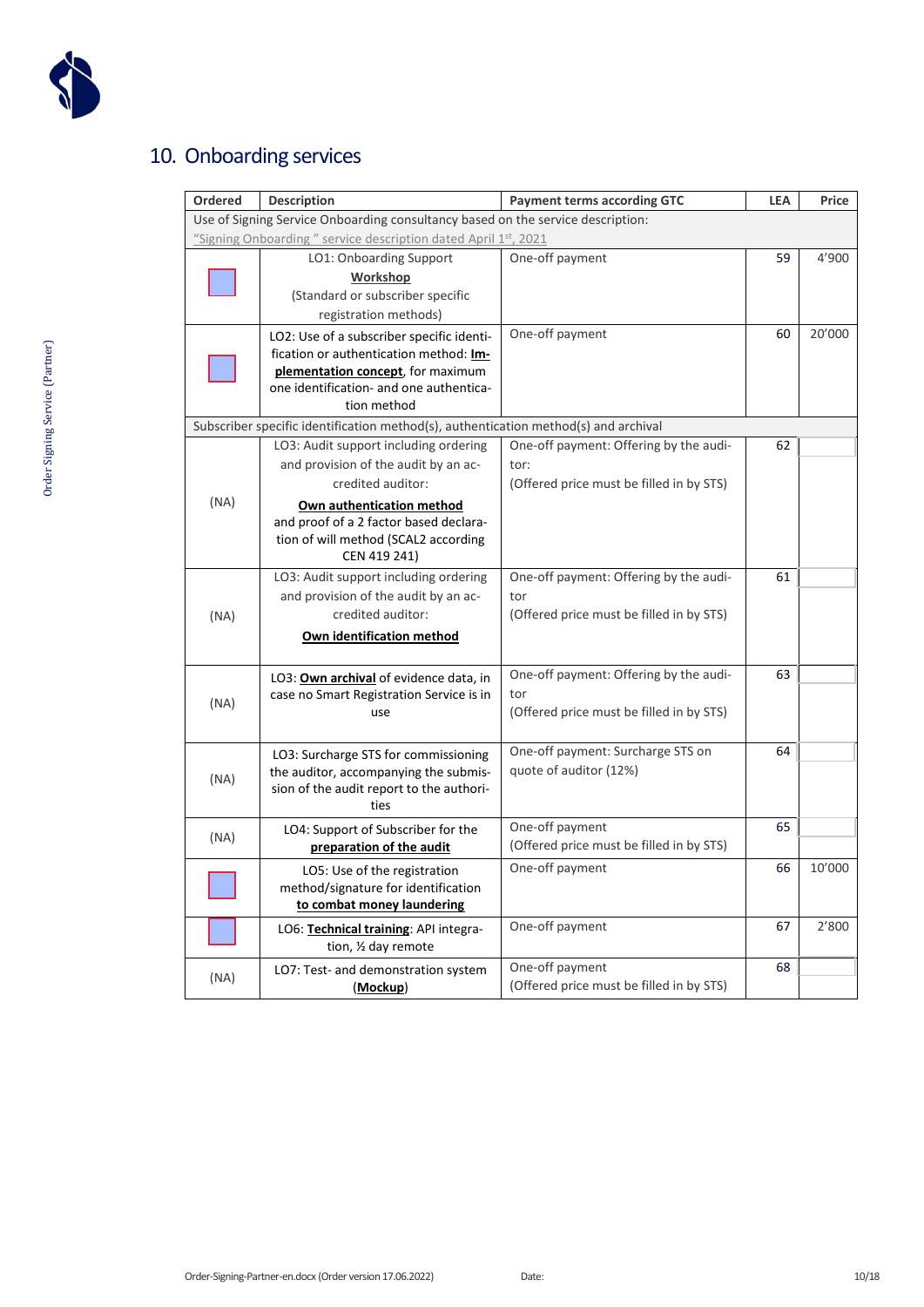

## 11. Option: Use by signatories domiciled outside of Switzerland, EU and EEA

The legal provisions of the signature service, in particular Terms of Use (consumer protection) and data protection regulations (GDPR, DSG) are designed for signatories domiciled in Switzerland, the EU and the EEA. For the use outside these regions, additional costs for legal clarifications and adjustments are necessary.

These are to be carried out per intended country of residence of the future signatory (hereinafter "country of residence") and signature law (EU/Switzerland).

| <b>Ordered</b> | <b>Description</b>                                                                  | <b>Payment terms according GTC</b>                                                                        | <b>LEA</b> | Price       |
|----------------|-------------------------------------------------------------------------------------|-----------------------------------------------------------------------------------------------------------|------------|-------------|
|                | Projekt Setup                                                                       | One-off payment                                                                                           |            | 5'000       |
|                |                                                                                     | Option "Use by signatories domiciled outside of Switzerland, EU and EEA" for signatures within the juris- |            |             |
|                | diction of Switzerland (ZertES) according service description:                      |                                                                                                           |            |             |
|                | Service description "Personal Signatures Switzerland (ZertES)" from Dec. 30th, 2021 |                                                                                                           |            |             |
| Number:        | Evaluation per country of residence                                                 | One-off payment                                                                                           |            | $\mathbf 0$ |
|                | (RoW) for advanced and qualified elec-                                              | 2'000 CHF per country of residence                                                                        |            |             |
|                | tronic Signatures of Switzerland for                                                |                                                                                                           |            |             |
|                | signatories of this country of resi-                                                |                                                                                                           |            |             |
|                | dence                                                                               |                                                                                                           |            |             |
| Number:        | Translation Terms of Use (CH) per lan-                                              | One-off payment                                                                                           |            | $\mathbf 0$ |
|                | guage version of the country of resi-                                               | 5'000 CHF per country of residence                                                                        |            |             |
|                | dence, as far as English is not admitted                                            | (only in case the evaluation points out                                                                   |            |             |
|                | as language                                                                         | that the signature offer is possible)                                                                     |            |             |
| Number:        | Necessary first adaptations and ongo-                                               | Annual usage fee                                                                                          |            | $\mathbf 0$ |
|                | ing monitoring of the legal situation in                                            | 2'000 CHF per country of residence                                                                        |            |             |
|                | the country of residence for advanced                                               | (only in case the evaluation points out                                                                   |            |             |
|                | and qualified signatures of Switzer-                                                | that the signature offer is possible)                                                                     |            |             |
|                | land                                                                                |                                                                                                           |            |             |
|                |                                                                                     | Option "Use by signatories domiciled outside of Switzerland, EU and EEA" for signatures within the juris- |            |             |
|                | diction of EU (eIDAS) according service description:                                |                                                                                                           |            |             |
|                | Service description "Personal Signatures EU (eIDAS)" of Dec. 30th, 2021             |                                                                                                           |            |             |
| Number:        | Evaluation per country of residence                                                 | One-off payment                                                                                           |            | $\mathbf 0$ |
|                | (RoW) for advanced and qualified elec-                                              | 2'000 CHF per country of residence                                                                        |            |             |
|                | tronic Signatures of EU (eIDAS juris-                                               |                                                                                                           |            |             |
|                | diction) for signatories of this country                                            |                                                                                                           |            |             |
|                | of residence                                                                        |                                                                                                           |            |             |
| Number:        | Translation Terms of Use (EU) per lan-                                              | One-off payment                                                                                           |            | $\mathbf 0$ |
|                | guage version of the country of resi-                                               | 5'000 CHF per country of residence                                                                        |            |             |
|                | dence, as far as English is not admitted                                            | (only in case the evaluation points out                                                                   |            |             |
|                | as language                                                                         | that the signature offer is possible)                                                                     |            |             |
| Number:        | Necessary first adaptations and ongo-                                               | Annual usage fee                                                                                          |            | $\mathbf 0$ |
|                | ing monitoring of the legal situation in                                            | 2'000 CHF per country of residence                                                                        |            |             |
|                | the country of residence for advanced                                               | (only in case the evaluation points out                                                                   |            |             |
|                | and qualified signatures of EU (eIDAS                                               | that the signature offer is possible)                                                                     |            |             |
|                | jurisdiction)                                                                       |                                                                                                           |            |             |

Countries to be considered for EU: Countries to be considered for CH: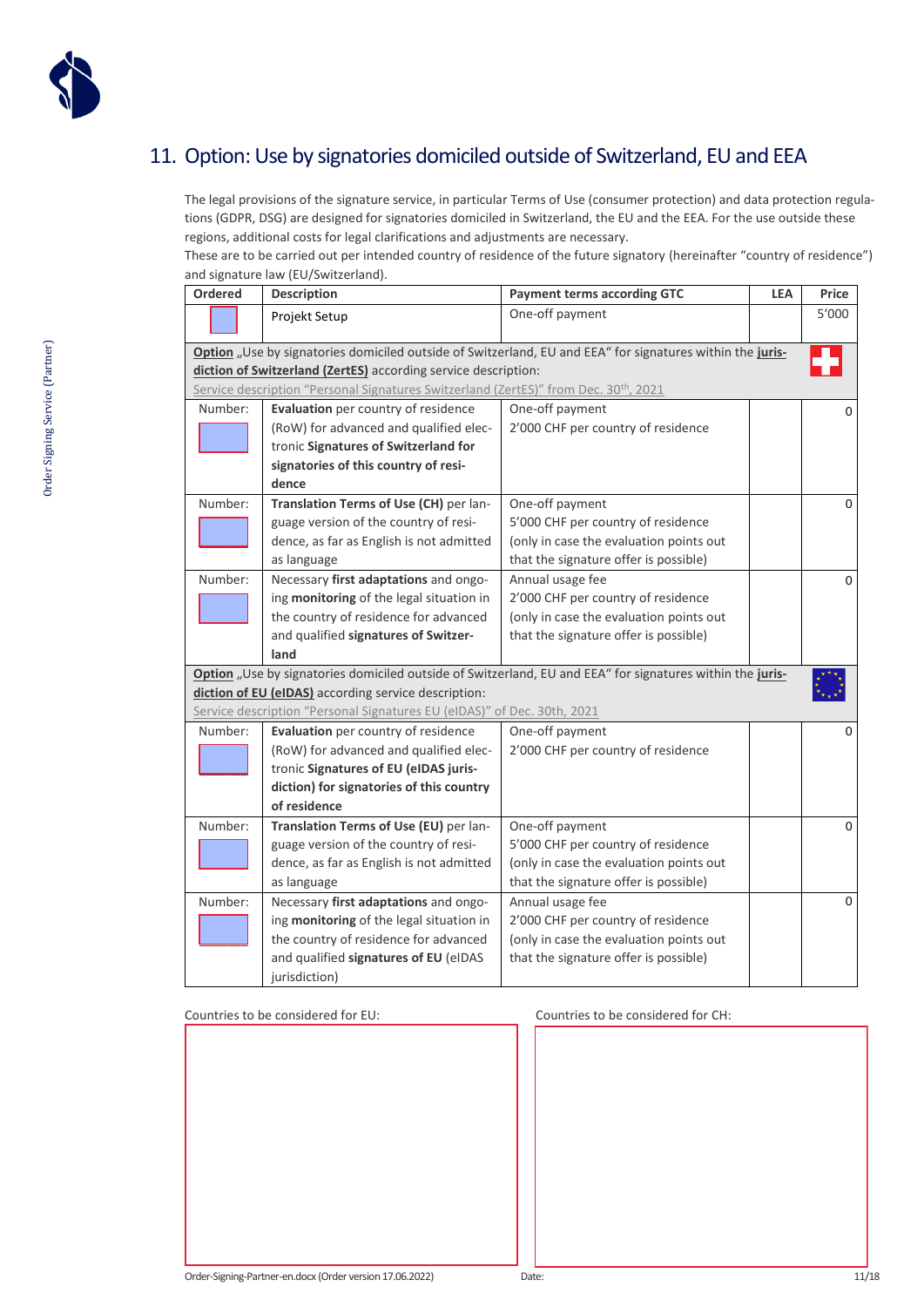

## 12. Summary of the ordered services, section 3-10

Without additional services according to section 12. (will be summed up from the options ticked above):

#### **a. One-off payment**

| Position | <b>LEAs</b> | <b>TOTAL</b>            |
|----------|-------------|-------------------------|
|          |             | $=$ $=$ $=$ $=$ $=$ $=$ |
|          |             | 0                       |
|          |             |                         |
|          |             |                         |
|          |             |                         |
|          |             |                         |
|          |             |                         |
|          |             |                         |
|          |             |                         |
|          |             |                         |
|          |             |                         |
|          |             |                         |
|          |             |                         |
|          |             |                         |

#### **b. Services with annual usage fee**

| Position | <b>LEAs</b> | <b>TOTAL</b> |
|----------|-------------|--------------|
|          |             | =======      |
|          |             | 0            |
|          |             |              |
|          |             |              |
|          |             |              |
|          |             |              |
|          |             |              |
|          |             |              |
|          |             |              |
|          |             |              |
|          |             |              |
|          |             |              |
|          |             |              |
|          |             |              |

#### **c. Services with prices based on transactions**

| Position | <b>LEAs</b> |
|----------|-------------|
|          |             |
|          |             |
|          |             |
|          |             |
|          |             |
|          |             |
|          |             |
|          |             |
|          |             |
|          |             |
|          |             |
|          |             |
|          |             |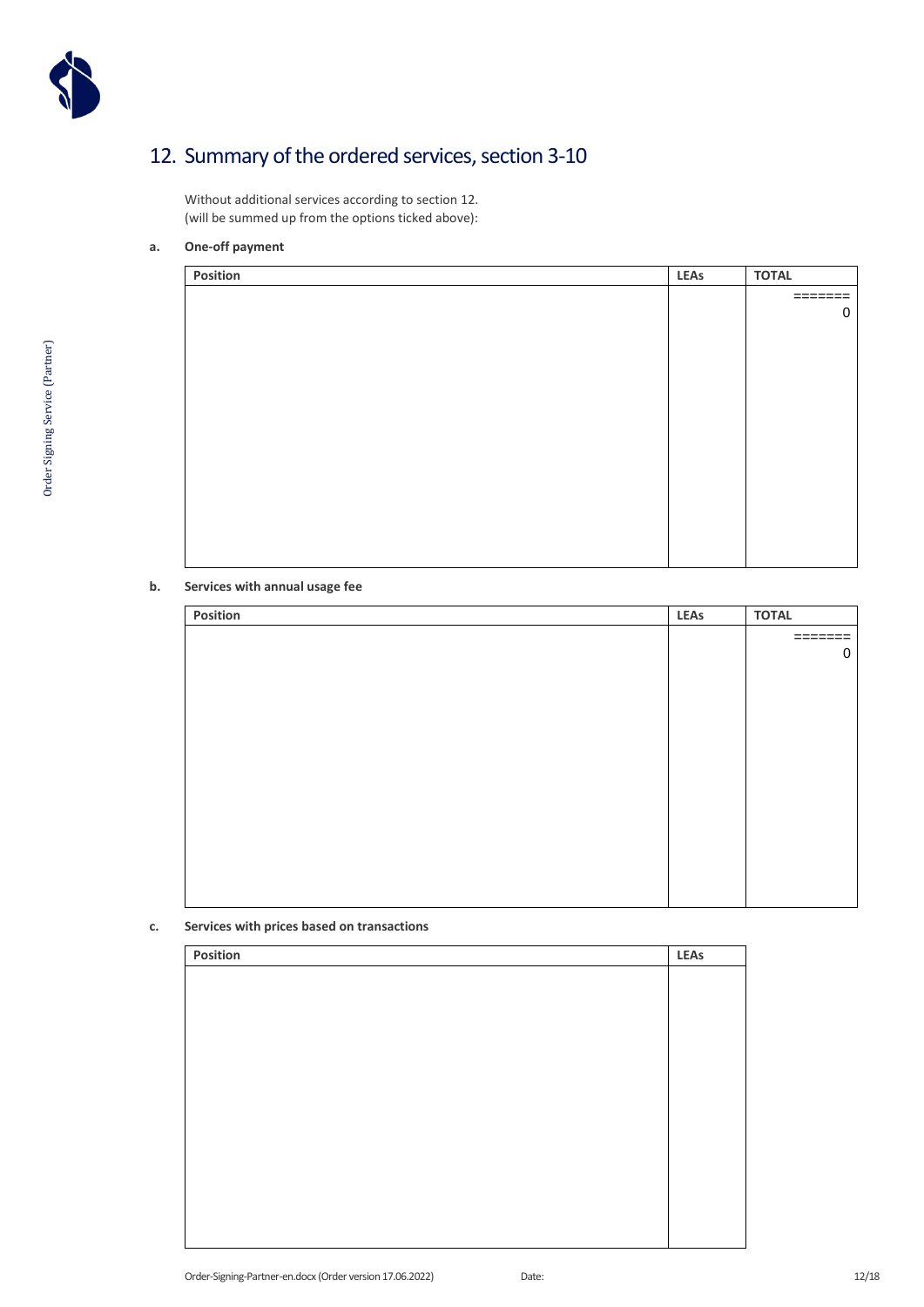

## 13. Additional services

| Ordered | Description | <b>Payment terms according</b> | Price |
|---------|-------------|--------------------------------|-------|
|         |             | <b>GTC</b>                     |       |
| Number: |             |                                |       |
|         |             |                                |       |
|         |             |                                |       |
|         |             |                                |       |
|         |             |                                |       |
|         |             |                                |       |
|         |             |                                |       |
|         |             |                                |       |
|         |             |                                |       |
|         |             |                                |       |
|         |             |                                |       |
|         |             |                                |       |
|         |             |                                |       |
|         |             |                                |       |
|         |             |                                |       |
|         |             |                                |       |
|         |             |                                |       |
|         |             |                                |       |
|         |             |                                |       |
|         |             |                                |       |
|         |             |                                |       |
|         |             |                                |       |
|         |             |                                |       |
|         |             |                                |       |
|         |             |                                |       |
|         |             |                                |       |
|         |             |                                |       |
|         |             |                                |       |
|         |             |                                |       |
|         |             |                                |       |
|         |             |                                |       |
|         |             |                                |       |
|         |             |                                |       |
|         |             |                                |       |
|         |             |                                |       |
|         |             |                                |       |
|         |             |                                |       |
|         |             |                                |       |
|         |             |                                |       |
|         |             |                                |       |
|         |             |                                |       |
|         |             |                                |       |

## 14. Standard hourly rates

The daily rate for an STS employee is CHF 1,980 without taxes.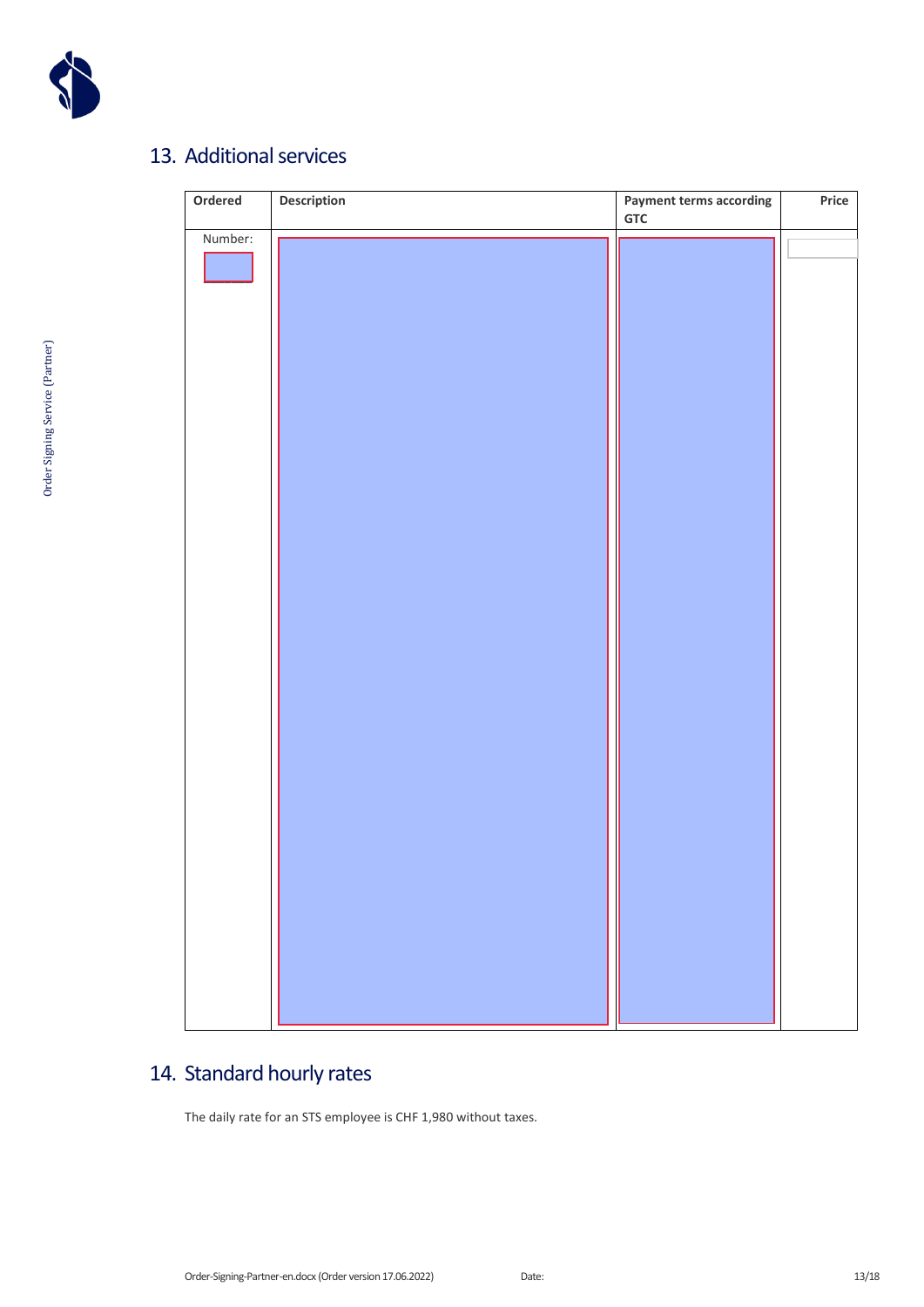

### 15. Project specific provisions



### 16. Contractual contact of the customer

| First name     |         |
|----------------|---------|
| Last name      |         |
| Language       | English |
| Organization   |         |
| (if different) |         |
| Street address |         |
| (if different) |         |
| Phone no.      |         |
| Mobile no.     |         |
| Email          |         |

### 17. Provision of service

The service is provided as follows:

- Submission of this order by e-mail to STS.
- Completion by STS with contract number and return of order confirmation.
- Signing of additional documents/declarations by the Subscriber if necessary
- Fulfilment of all end customer and Subscriber obligations
- Optional conformity approvement/audit for procedures deviating from the standard

Please refer to the service descriptions for details. Unless otherwise stated, Signing Services and Registration Services will be activated within two weeks after fulfilment of these points.

### 18. Entry into force, duration and termination

This service contract shall enter into force upon the delivery of the e-mail order confirmation by STS or its signature by both parties and will remain in force for an indefinite term, except in clause 10 (Onboarding Services). The service contract concluded for an indefinite term may be terminated in writing at any time subject to a period of 3 months until the end of a calendar month, but for the first time on expiry of the minimum contractual period of 12 months, calculated from the date of the order confirmation or the last signature under a signed contract on both sides.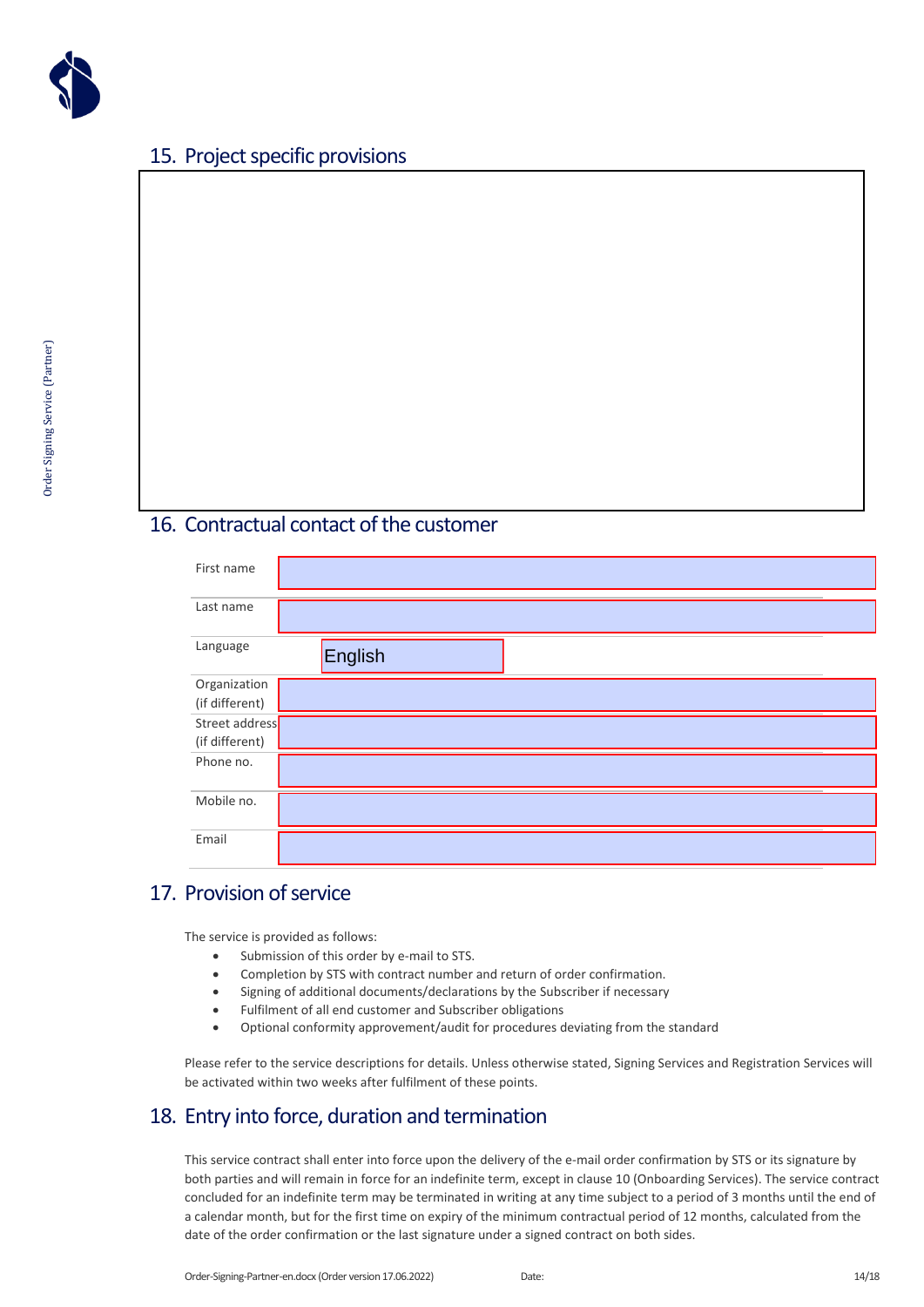

### 19. Technical integration contact of the customer

| First contact:  |         |  |
|-----------------|---------|--|
| First name      |         |  |
| Last name       |         |  |
| Language        | English |  |
| Organization    |         |  |
| (if different)  |         |  |
| Street address  |         |  |
| (if different)  |         |  |
| Phone no.       |         |  |
| Mobile no.      |         |  |
| Email           |         |  |
| Second contact: |         |  |
| First name      |         |  |
| Last name       |         |  |
| Language        | English |  |
| Organization    |         |  |
| (if different)  |         |  |
| Street address  |         |  |
| (if different)  |         |  |
| Phone no.       |         |  |
| Mobile no.      |         |  |
|                 |         |  |

Trouble tickets can be filed in with Swisscom's 1st level support only by use of the PRO number and contract number stated in the cover sheet as follows:

By phone: +41 (0) 800 724 724

By email: ent.incident-data@swisscom.com (for not time critical incidents)

If necessary, the customer shall ensure by giving a group mailbox address that the persons can be contacted by STS at any time!

All faults and technical information, adjustments and updates are published by Swisscom at

[https://trustservices.swisscom.com/service-status. The cu](https://trustservices.swisscom.com/service-status)stomer confirms that the named contact persons will subscribe to the announcements on this page (RSS feed) or view them regularly.

### 20. Invoicing

#### **a. E-Invoicing**

Invoices will be sent to the following email address:

E-Invoicing is explicitly not required.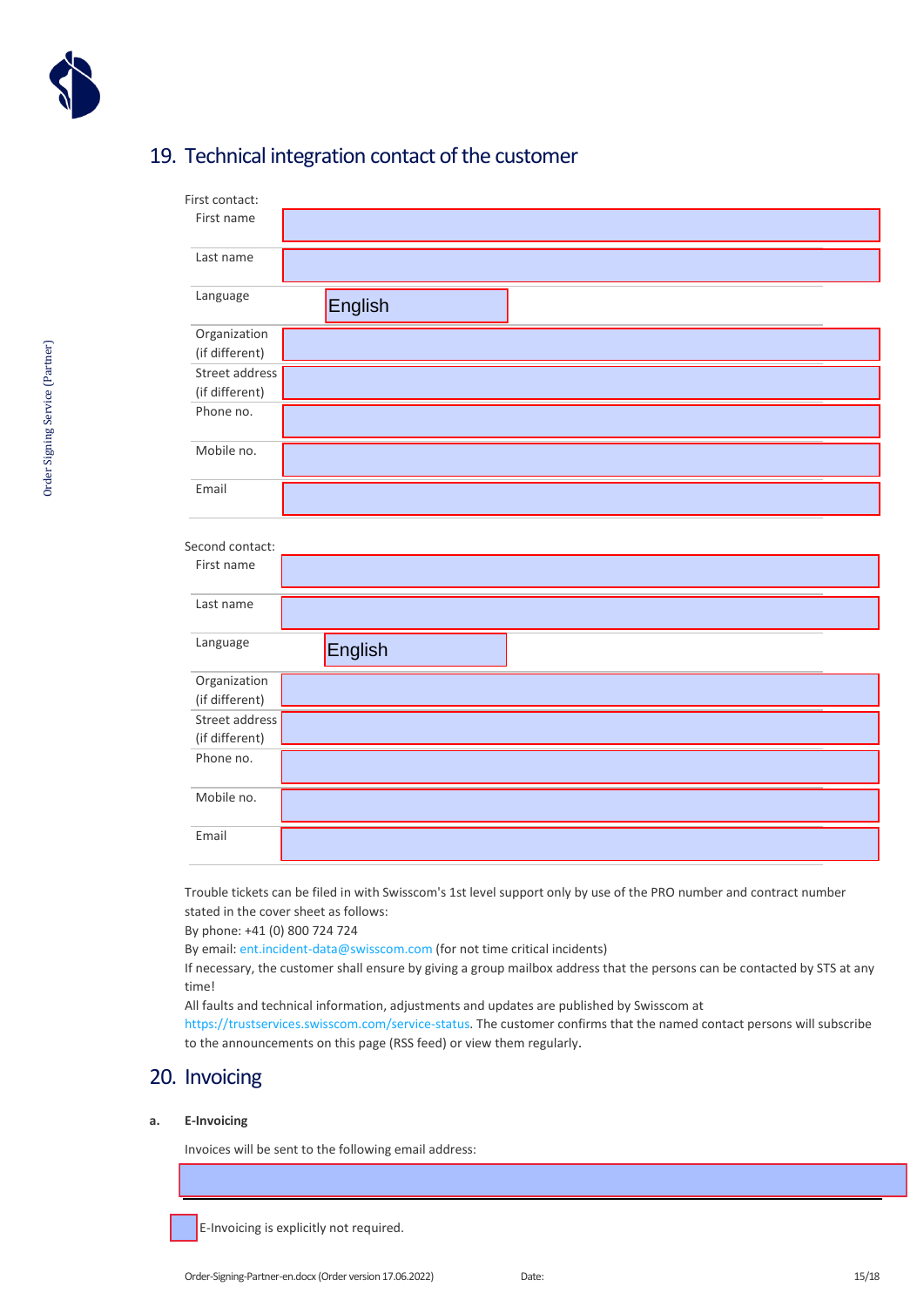

#### **b. Separate invoicing**

In case your invoice address should differ please announce the correct invoice address here:

| Company            |  |
|--------------------|--|
| Reference          |  |
| First/Last name    |  |
| Role               |  |
| Address            |  |
| Phone / Mobile no. |  |
| Email              |  |

### 21. Further contractual documents to be filed in

Based on your order, the following documents must be provided. If requested you are also welcome to complete these and sign them electronically in the SwissTrustRoom (platform for the secure exchange of documents and for signatures), provided you are registered for the electronic signature.

- (NA) [The signature service is made available to so-called subscribers which has the direct API connection to the ser](https://documents.swisscom.com/product/filestore/lib/14641956-4832-42ed-898f-ec694a451878/annahmeerkl�rung-en.pdf?idxme=pex-search)vice. Subscribers must sign an **Declaration of Acceptance**. Signed or signed **Declaration of Acceptance** by the subscriber is attached.
- (NA) Seal creator's **Seal Order** signed or ready for signature is attached
- (NA) **[RA-Delegation Contract](https://documents.swisscom.com/product/filestore/lib/d0619086-7d6b-443f-a534-420068b7a983/ra-delegationpartnerordereu-en.pdf)** signed or ready for signature is attached based on a approved implementation concept for EU jurisdiction (eIDAS)
- (NA) **[RA-Delegation Contract](https://documents.swisscom.com/product/filestore/lib/6be7a3a7-990b-4cd6-9502-3625ff60f78e/ra-delegationpartnerorderch-en.pdf)** signed or ready for signature is attached based on a approved implementation concept for Swiss jurisdiction (Switzerland)
- (NA) **[RA-Agency Contract](https://documents.swisscom.com/product/filestore/lib/ec72f774-78f5-4133-b20f-1fc6a27c1c11/ra-agency-contract-en.pdf)** ready for signature is attached
- (NA) **[RA-Agency Contract](https://documents.swisscom.com/product/filestore/lib/ec72f774-78f5-4133-b20f-1fc6a27c1c11/ra-agency-contract-en.pdf)** was already signed
- (NA) **[Contract for the provision of a approved solution for seal cration](https://documents.swisscom.com/product/filestore/lib/631a171f-5d99-47e6-9c0b-14596231a365/_template-implementationconcept_ra-enterpriseapp-en.docx)** has already been signed

(NA) means «not applicable», the document will NOT be filed in! Please find our privacy statement here: **[Privacy Statement](https://documents.swisscom.com/product/filestore/lib/d72c3108-2b6d-498d-9846-d197543c3117/privacypolicy_sts-en.pdf?idxme=pex-search)**



| Order date of this order: |  |
|---------------------------|--|
|---------------------------|--|

This order shall be filed in per email to the following STS email address:

#### [msc.support@swisscom.com](mailto:msc.support@swisscom.com)

This order will be approved by STS and enriched with the contract number or corrections agreed with you and will be returned as an order confirmation by e-mail.

Otherwise, it is also possible to submit these documents by regular mail and applied with a handwritten signature :

\_\_\_\_\_\_\_\_\_\_\_\_\_\_\_\_\_\_\_\_\_\_\_\_\_\_\_\_\_\_\_\_\_\_\_\_\_\_\_\_\_\_\_\_\_\_\_\_\_\_\_\_\_\_\_\_\_\_\_\_\_\_\_\_\_\_\_\_\_\_\_\_\_\_\_\_\_\_\_\_\_\_\_\_\_\_\_\_\_\_\_\_\_\_

Swisscom Trust Services AG

Sales Support Hardturmstrasse 3 8005 Zürich

Schweiz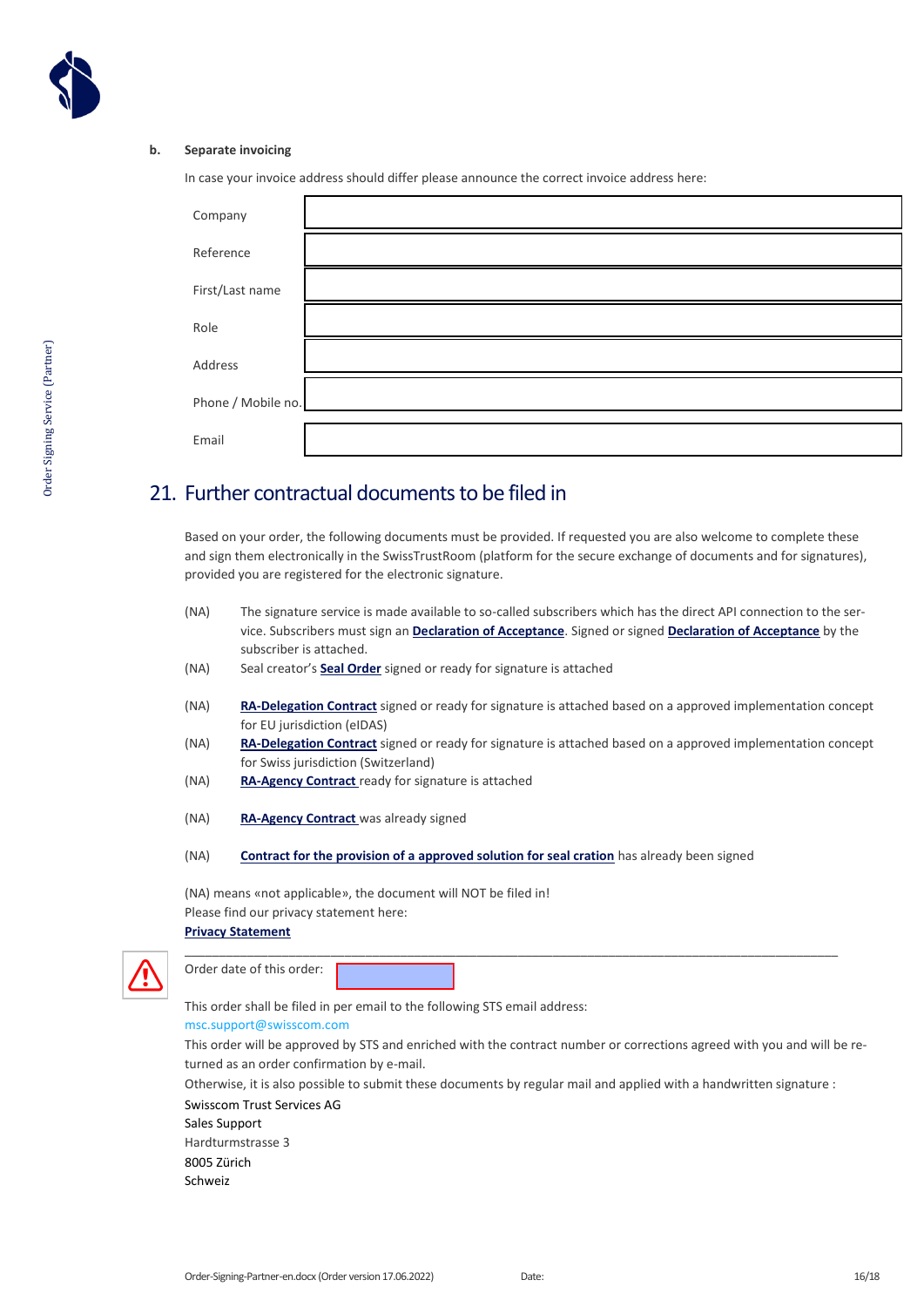

### 22. Optional: Signatures

The conclusion of a contract takes place after verification of all information in the order filled out by the Custeomer by means of an e-mail confirmation by STS. Orders therefore do not necessarily have to be signed. Orders can be signed or signed upon express request and in order to comply with possible formal requirements of the Customer. It is important to note that the signature process requires further processing time.



Signature of this order expressly desired.